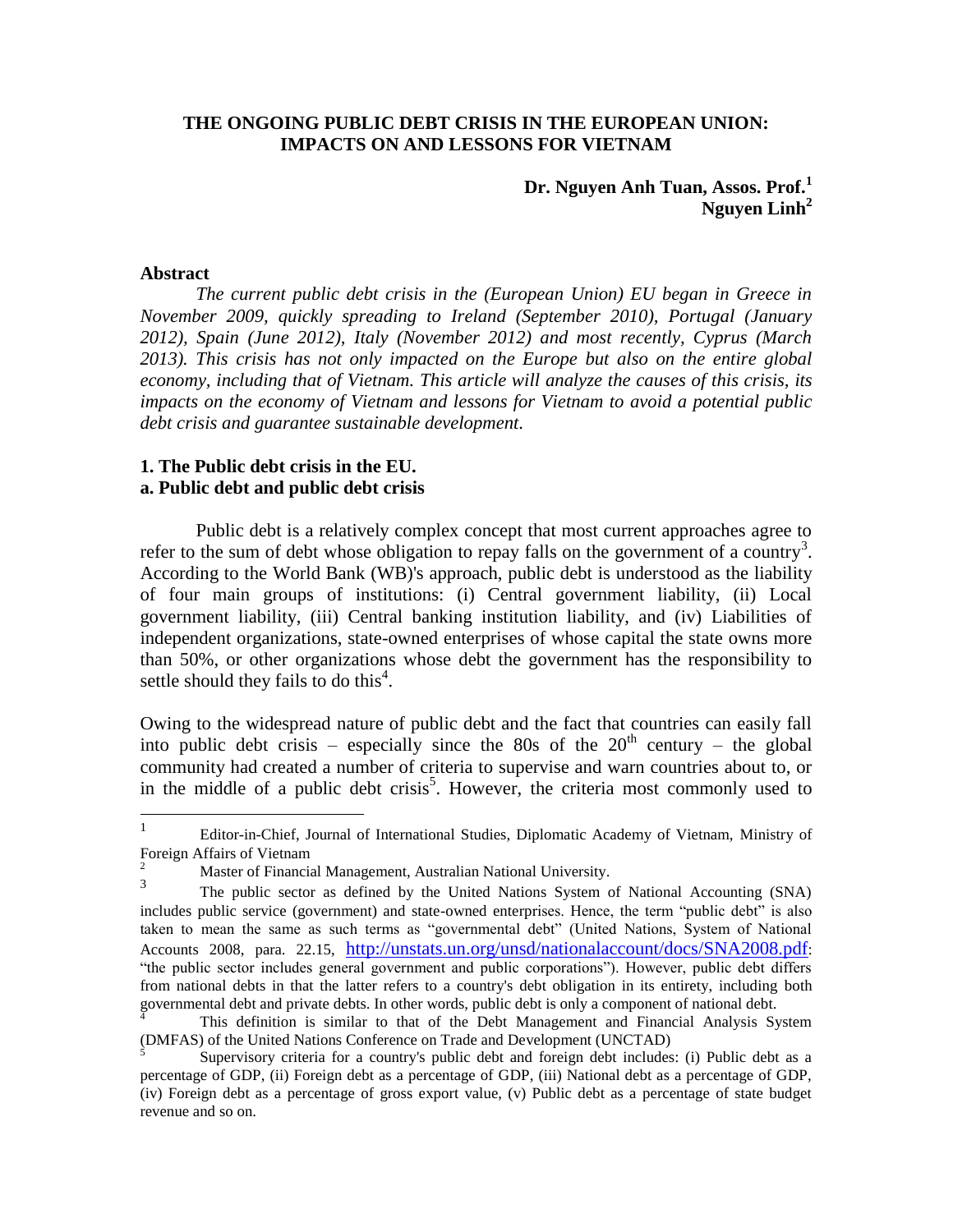estimate a country's public debt situation is public debt as a percentage of Gross Domestic Product (GDP). This figure reflects the size of a country's public debt as a fraction of the economy's income and is calculated as of the  $31<sup>st</sup>$  December each year.

 According to a 2010 research of the American National Bureau of Economic Research (NBER), a survey of more than 44 countries showed that when the public debt/GDP ratio exceeds 90%, it will negatively impact on economic growth and reduce the economic growth rate of the country in question by around four percent on average. In particular, for newly emerging economies like that of Vietnam, the healthy public debt/GDP ratio threshold is 60%, and exceeding this threshold will stall annual economic growth by around 2%. However, the ratio between public debt and GDP alone is not a comprehensive estimate of the safety or riskiness of a country's public debt – we need to examine public debt in a more comprehensive manner, in its relation with the system of macroeconomic criteria of a national economy<sup>6</sup>.

Public debt crisis refers to an escalated public debt situation – or worse, public insolvency – that damages the economy resulting from an imbalance between national budget revenue and expenditure. The typical scenario arises from an excess of governmental expenditure over revenue, forcing the state to borrow money in many ways such as government bonds, debentures or credit agreements. This results in the state's inability to repay its debt obligations. Persisting budget deficit will increase public debt. Should the state be unable to settle these debts in a timely manner will lead to an accumulation of interest, further exacerbating the problem.

Hyman Minsky  $(1986)^7$  gave an explanation to what would cause the serious crisis starting in 2007, a flaw of the financial-credit system. According to him, the financial-credit system plays a key role in a financial crisis: It led to a large amount of risky and speculative borrowing by firms and the public alike (borrowing far more than their existing assets, for instance) to seek profit from appreciating assets. However, if and when assets depreciates instead (the credit bubble pops), these speculators will lose much - if not all – of their solvency, resulting in the insolvency of the entire financial and credit system, leading to a financial crisis<sup>8</sup>. This happened because there was not yet the necessary systems to control and reduce these speculative and highly risky activities...

 $\sqrt{6}$ These criteria are: (i) rate and quality of economic growth; (ii) total factor productivity; (iii) capital utilization efficiency (via the Incremental capital-output ratio – ICOR); (iv) budget deficit ratio; (v) domestic saving rate and gross domestic investment; and (vi) a number of other criteria. Additionally, such criteria as public debt structure, weight of different debt classes, interest structure and payment period also require in-depth analysis when addressing the sustainability of public debt. For instance, a public debt worth 100% of Greece's GDP caused its bankruptcy, while Japan's public debt is worth around 200% of its GDP and is still considered sustainable. Another example, Argentina, has a public debt ratio to GDP less than 60% yet is still undergoing public debt crisis. According to the Maastricht Treaty in 1992, the European Union countries are not allowed to have their public debt exceed 60% of their GDP.

<sup>7</sup> Hyman Minsky, 1986, *Stabilizing an Unstable Economy,* Yale University Press, Yale.

<sup>8</sup> Minsky classified borrowers into three categories: (i) hedge borrowers, who can repay their both principal and interest from their investment flows; (ii) speculative borrowers, who can repay interest but has to regularly roll over principal to stay afloat; and (iii) Ponzi borrowers, who operates on the basis of borrowing money from one creditor to repay another. His view was that a crisis would happen if the last two categories outnumbers the first.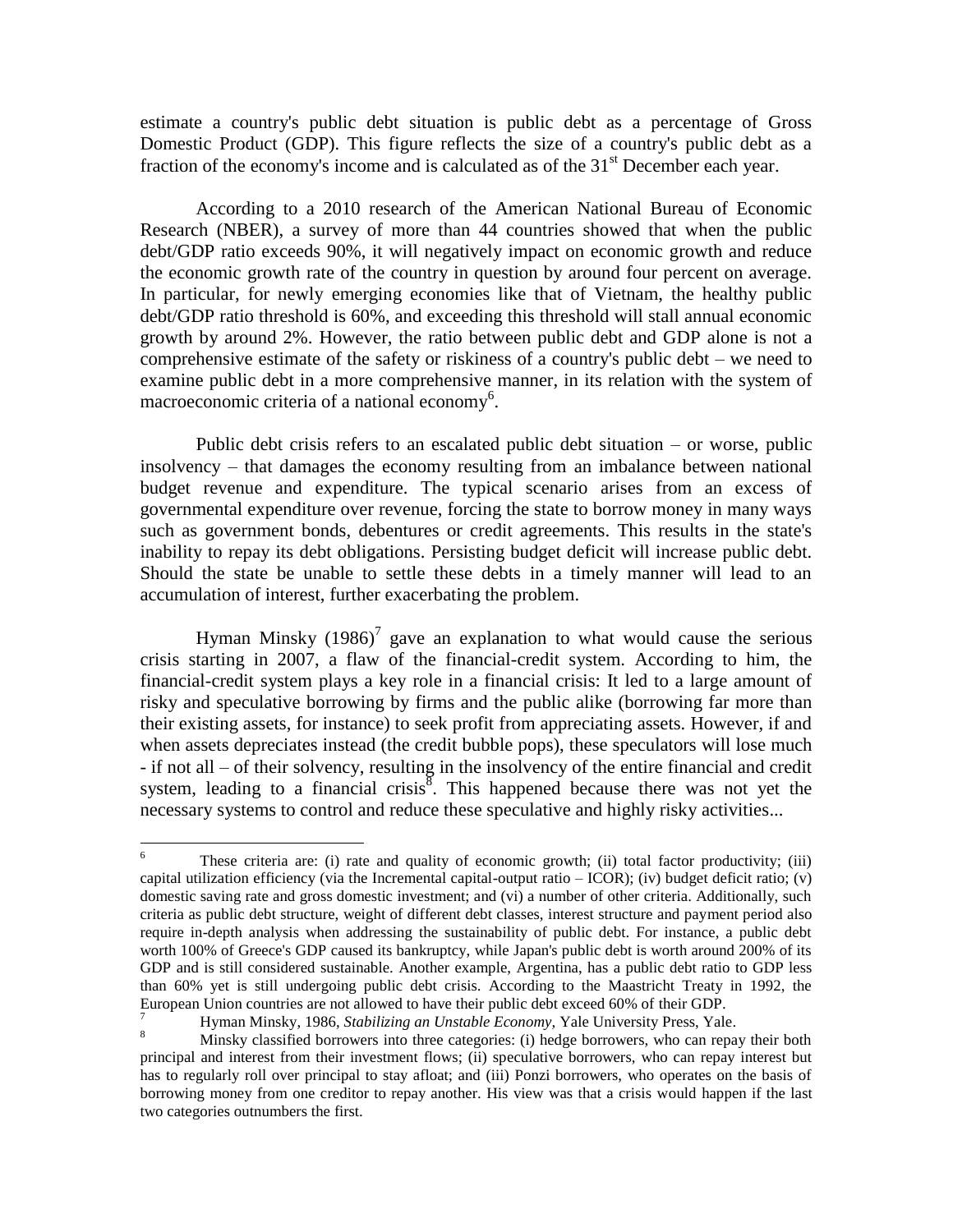### **b. Cause of the EU public debt crisis**

The current public debt crisis in the EU began in Greece when the Greece Prime Minister announced in November 2009 that the country's budget deficit for the year would be 12.7% of GDP, twice as high as a previously announced figure (Lane, 2012), and that he would try to save Greece from insolvency. In reality, the country's public debt had peaked at  $\epsilon$ 300 billion (around US\$440 billion), equal to 124% of the country's GDP, twice as high as the level permitted by the Maastricht Treaty. Immediately, on December  $22<sup>nd</sup>$  2009, Moody's Investors Service had reduced Greece's public debt credit ranking from A1 to A2 because of its rising budget deficit. Previously, Fitch Group and Standard & Poor had reduced Greece's credit rating below investment grade. In April 2010, Greece's budget deficit had risen to 13.6%, followed by a spike in government bond interest rate; Standard & Poor reduced Greece's credit rating to "junk status" - the lowest possible rank<sup>9</sup>. Ireland followed Greece with a budget deficit of 32% GDP (September 2010), Portugal (January 2012), Spain (June 2012), Italy (November 2012) and presently Cyprus (March 2013), all fell into debt crisis<sup>10</sup>. Why did this debt crisis happen? There were several causes as follows:

#### *i. Root causes:*

 $\overline{a}$ 

*First,* the problem arises from inefficiencies of an economic model based heavily on banking and financial services<sup>11</sup> as well as shortfalls in the EU and Eurozone's management system. Every time an economic recession occurs or an election takes place, public debt would spike as governments have not brought forward long-term solutions to the public debt problem and instead focusing on short-term solutions. The accumulation of this problematic management and failure to solve the problem at its root results in an eventual loss of control of the public debt burden.

*Second,* the problem also owes to the rapid development of the financial and banking services based on exploiting market inefficiencies and based heavily on speculation and speculative investment of the early 90s, leading to a "fake prosperity". This caused many instabilities in the labor structure, big gap of wealth and increasing unemployment and welfare dependencies. This development of the financial system also, paradoxically, stabilized the supply of credit, making it easier and promoting borrowing and rapid growth of credit. These contributed greatly to increasing public debt.

*Third*, the global financial crisis in 2008 was greeted with old policies – borrowing to sponsor credit funds, firms and unemployment support, while government bonds had come to maturity. This caused an overload as several decades' worth of debt

<sup>9</sup> On the 2<sup>nd</sup> May 2010, the Prime Minister of Greece had accepted the aid package worth  $\epsilon$ 110 billion (US\$143 billion) from Eurozone and IMF, which would come into effect over the following three years.

<sup>10</sup> At the end of 2009, typical countries of the EU had the high public debt-GDP ratios such as Greece –  $124\%$ ; Portugal –  $84,6\%$ ; Italy –  $120,1\%$ ; Germany -  $84,5\%$ ; Ireland –  $82,9\%$ ; France –  $82,6\%$ .

<sup>11</sup> Two energetical crises in 1973-1974 and in 1979-1980 pushed countries in Europe and America into recession. That was the time when Europe and America restructured and transformed their economies from industrial production into banking and financial services with the boom of portfolio investment.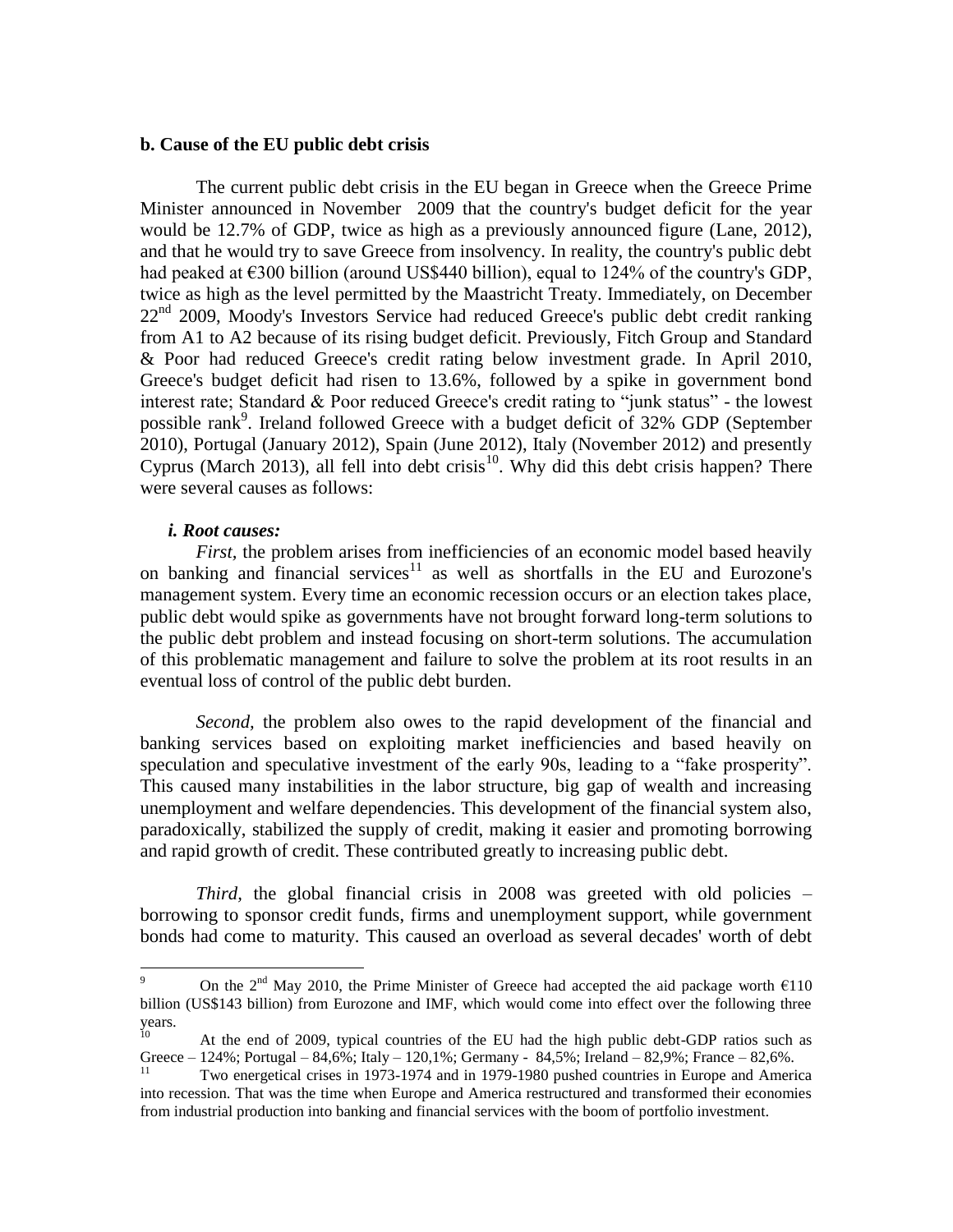obligation fell on these governments at the worst possible timing. While governments have realized the unsustainability of an economy geavily stilted towards financial services, they have been unwilling to give up the old habit of a "false" economy, instead they were opting for a short-term solution of borrowing new funds to repay old debts and keep insolvent banks afloat.

*Fourth,* owing to structural problems, the European Union is heavily restricted in managing its economy as a whole, lacking mechanisms that would enable the governments of member countries to reduce budget deficit (Guillen, 2012). This leads to monetary policies not being consistent with fiscal policies, expecially tax reform and labor policies. While the EU has a limit on member countries' budget deficit and public debts, the managing and supervisory institutions remain lax, making it easier for countries to borrow and much harder for the group to control said borrowing. The EU and the European Central Bank had responded too slowly when the crisis struck. When the politics of opposing national interests is taken into the equation, the mechanism becomes even more complicated and self-defeating (Bastasin, 2012).

*Fifth*, this was the emergence of the Euro  $(\epsilon)$ . This allowed smaller countries to attract a huge amount of foreign investment owing to the common currency<sup>12</sup>. However, this also caused a major challenge: When the capital flow exceeds the economy's capability to sustainably absorb it, the excess capital would easily be wasted on activities that do not efficiently benefit the economy, leading to an increase in bad debts among banks, causing an even faster outbreak of a debt crisis. This is one of the ways the sovereign debt crisis is linked to the banking crisis in Europe (Shambaugh, 2012)

*Sixth*, the monetary flows into smaller economies in the EU were too great, resulting in a huge monetary supply and an increase in price level, causing a far higher rate of inflation in smaller economies compared to larger ones, sometimes even greater than the rate of interest (causing, among others, the value of debts to decrease with time, causing borrowers to gain rather than lose). The consequence of taking advantage of external monetary flows was a long-term current account balance deficit, yet countries were unable to control this by their own monetary policies because of the common currency. Additionally, the use of an external monetary flows would further increase budget deficit (for want of stimulating domestic production), exceeding the 3% of GDP as allowed by the EU. This long-term budget deficit plays a contributing role to exacerbating public debt.

#### *ii. Direct causes*

*First and foremost, causes pertaining to interior characteristics of countries undergoing crisis:*

<sup>&</sup>lt;sup>12</sup> For instance, the small countries of EU like Greece, Ireland were allowed to borrow money with interest rates equal to that of Germany, France. In other words, the small countries took advantage of the whole EU for their benefit.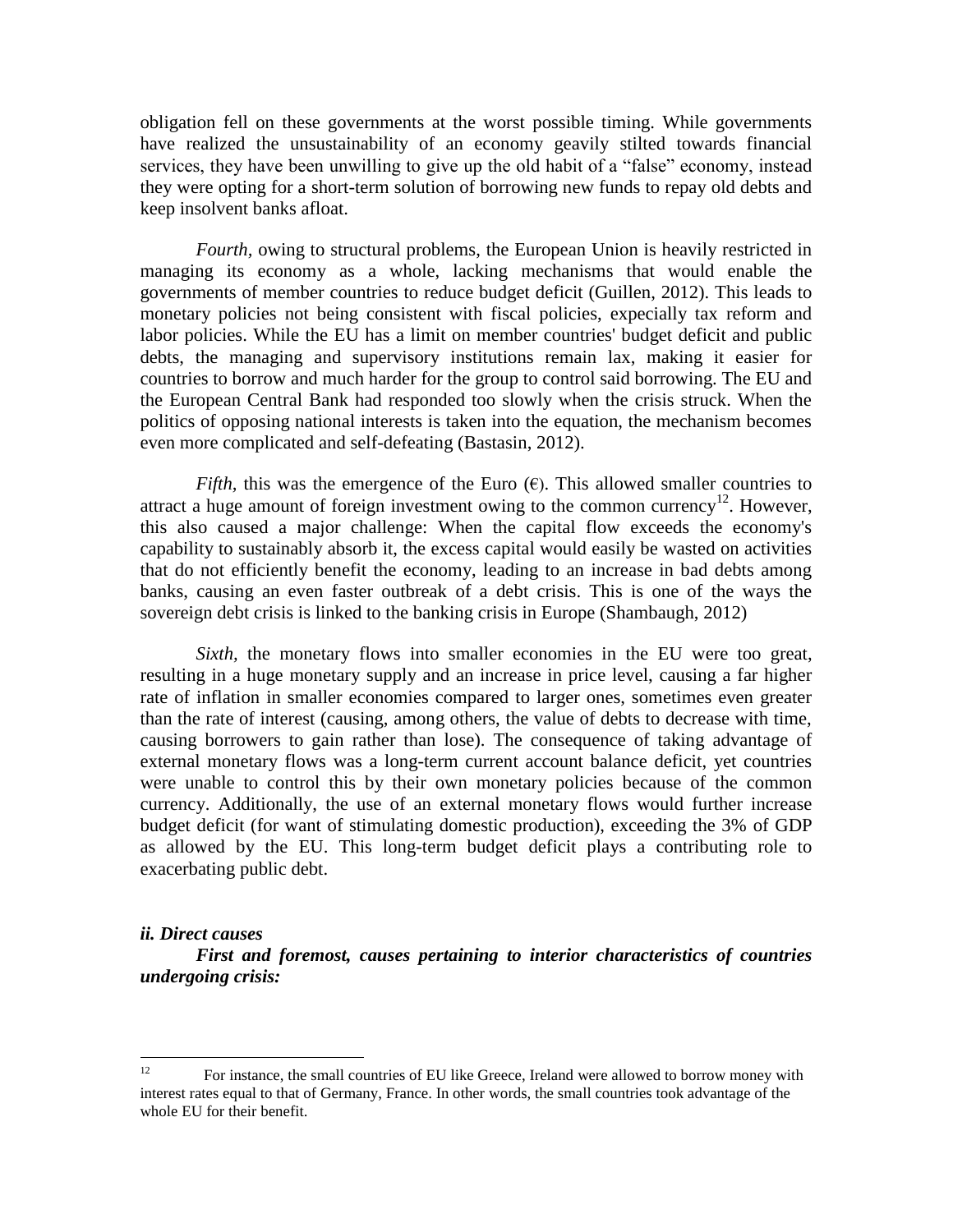First, all of the countries currently undergoing public debt crisis have lax fiscal discipline. End-of-year spending realization of budget would always exceed the expenditure decision of their respective Parliaments as announced at the beginning of the year. In addition, these countries had undergone a missed opportunity to tighten fiscal policies throughout the earlier part of the last decade, owing in no small part to their poor analytical framework (Lane, 2012).

Second, the distribution of capital, in many cases, is influenced more by political rather than economic goals. (for examples: defense and security expenditure, social welfare, retirement wages, interest subsidy of banks for social welfare projects, governmental protocols or celebrations and so on)

Third, state projects generally are not completed in a timely manner. This causes an increase in interest payable over the borrowed funds.

Fourth, low capital utilization efficiency (often lower than that of private projects with commercial loans), since the borrower in the state sector are not directly held responsible for its repayment. This is to say borrower responsibility is not high as those in charge of borrowing are not necessarily those who have to settle the debt, especially if they have a slim chance of being reelected into office.

Fifth, these governments have the capability to hide problematic issues of the country's public debt situation over an extended period (up to ten years), making it impossible to make readjustment in a timely manner. In fact, the severity of the crisis can be attributed to the governments' lack of initiative in the years leading up to, as well as during the 'lulls' in between the crises (Lane, 2012). Coupled with the complex and overlapping nature of this crisis (Shambaugh, 2012), this inactivity has proven to be extremely damaging.

# *Second, causes pertaining to external factors:*

First, credit rating and risk analysis firms like Standard & Poor, Moody's and Filch Group is a contributing factor to the instability of the market and the crisis itself, owing to their announcement of lowering the credit rating of these government bonds, thereby decreasing investors' confidence in these markets $^{13}$ .

Second, political pressure from speculators, major financial organizations and economic powerhouses managed to persuade governments to adjust rather than reform their financial institutions. Governments had to spend many billions of Euros to bail out banks and on stimulus packages to save banks and the economies from collapse. This would invariably lead to an increase in public debt. At the same time, private banks

<sup>13</sup> <sup>13</sup> At the beginning of 2009, the long-term interest of EU countries' government bonds reached an all-time low by the time the governments issued new bonds, but within a few weeks the bond market had undergone significant changes. As S&P's Ratings Services and Fitch Group began to examine Greece's debt and ranked her bonds as junk, their bond interest statred to increase dramatically while the stock market index went down quite as dramatically.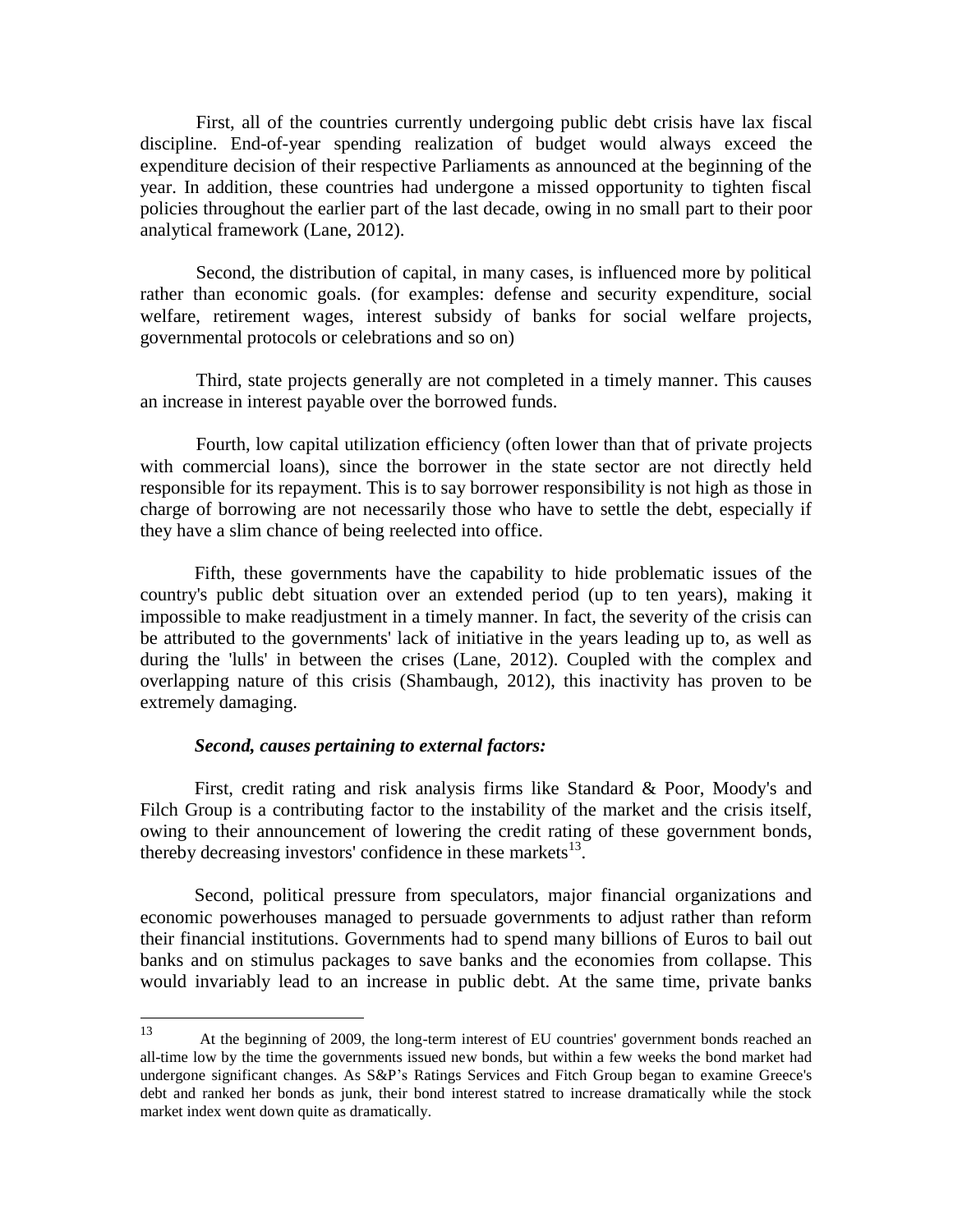received funds from central banks at a low interest rate (around one percent) to finance enterprises for production, but instead, they used these funds to repurchase government debts and debentures at a higher interest rate (4 to 5 percent).

Third, arbitrage activities with an aim to raise government bond interest to the highest possible level for maximum arbitrage profit. In practice, public debt is usually negotiated through private banks and priced by these private institutions. Such financial institutions like Alpha Bank, Bank of America, Merrill Lynch, ING Group and so on have ample opportunities to artificially raise government bond interest $14$ .

## 2. **The Vietnamese economy under the impact of the EU public debt crisis.**

The public debt crisis in the EU in addition to the current problems of the Vietnamese economy may have a number of negative impacts on it:

*First,* an increased difficulty in exporting to the EU market. According to the General Office of Statistics of Vietnam, EU has been Vietnam's largest export market (the EU alone consumed around 17.5% of all products produced in Vietnam in 2012, worth US\$20 billion)<sup>15</sup>. In 2012, difficulties in the Eurozone economies (high inflation, lowered income, increase in unemployment) resulted in a general tendency to reduce spending among EU consumers, giving rise to the demand of goods and services – including those from Vietnam – not rising. Additionally, EU countries have been increasing protectionistic measures to protect domestic industries, resulting in greater difficulties for Vietnamese exports, in addition to competition from other exporters. While the major relatively inexpensive export products such as agricultural and forestry products, seafood and foodstuff experienced a low drop in demand, the other products like furniture, handicraft, textile and footwear suffered a major demand hit.

*Second,* there was an increase in domestic market competition. In the backdrop of the ongoing public debt crisis and the difficulties challenging the entire global economy, Vietnamese firms are under pressure from foreign investors looking to diversify their market and hedge risks. These foreign firms are additionally granted advantageous borrowing rates (in many foreign countries, interest rates of commercial loans for their own firms are very low), and have greater competence and stronger trademarks than Vietnamese products, making Vietnamese firms being severely disadvantaged all but inevitable.

 $14<sup>1</sup>$ For example, IMF's report on the  $22<sup>nd</sup>$  of April 2010, stating that the economy of Portugal that was deteriorating, would grow less than forecasted and would not be able to reduce her deficit. This caused the interest on Portugal's 10-year bond to increase significantly, and as at present Portugal, Spain, Greece, Ireland and Italy are countries that are almost certain to meet with extreme difficulties reducing their public debt.

Nguyễn Sinh Cúc, "An overview on the economy of Vietnam in 2012 and a forecast for 2013", *Communist Magazine*, Hanoi, Jan 2013, pp 69-73. The impact of the European public debt crisis on Vietnam's export goods are not very large owing to Vietnam's exports mainly being necessaries. In 2012, the amount of goods exported did not decrease, yet did not increase as much as expected.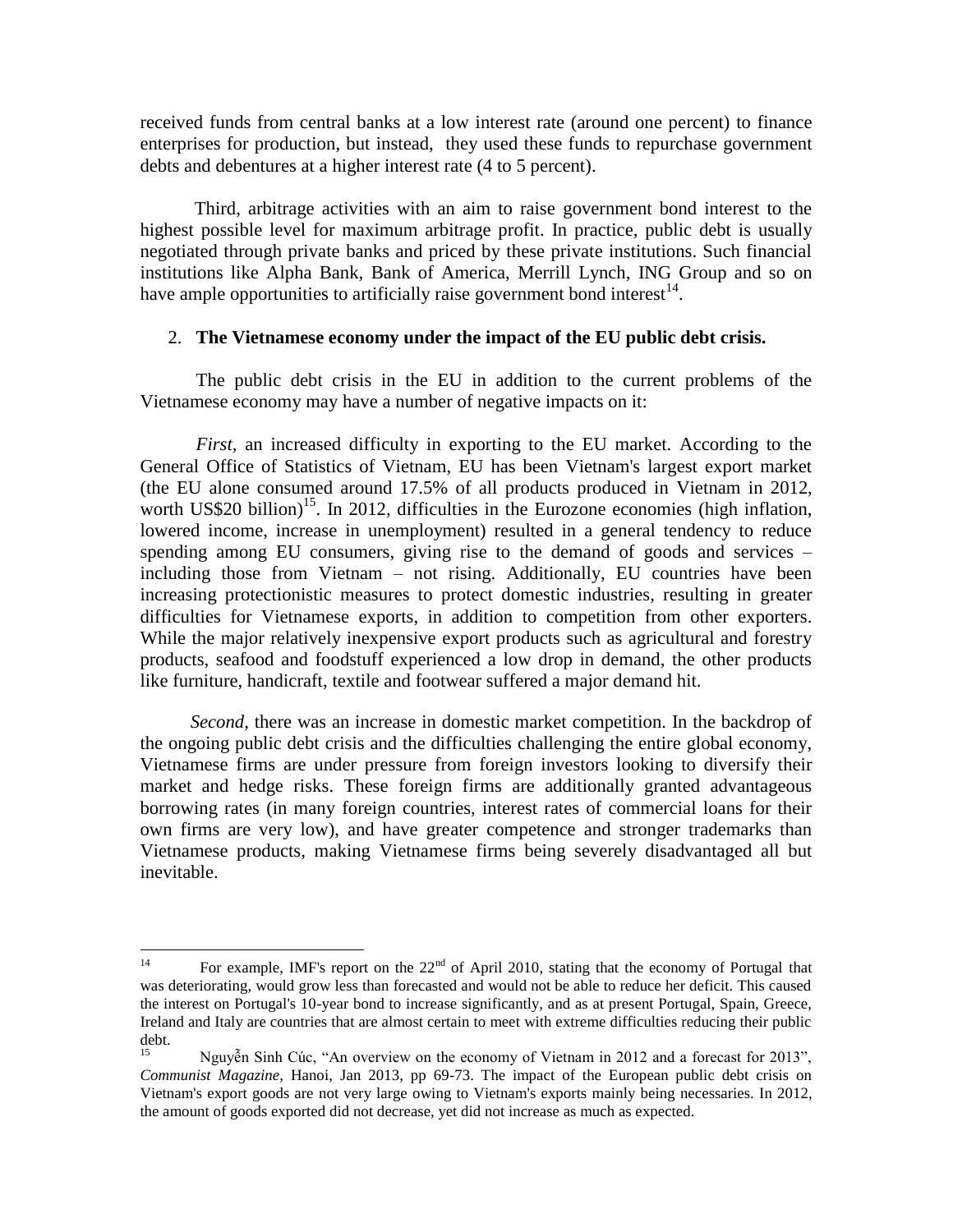*Third,* foreign investment and investors' confidence in Vietnam decreased. The crisis had forced European firms to constrict production and lay off employers owing to a decrease in consumption in both the EU and the world. The most obvious countermeasure is decreasing inefficient foreign investment. As a result, foreign direct investment flow from both Europe and the world into Vietnam has decreased. In 2009, Europe's FDI into Vietnam took up 18% of total FDI. This figure was reduced to 11% in 2011, continued to decrease in 2012 and seems to continue on this downward trend in 2013.<sup>16</sup>

*Fourth,* according to the evaluation of WB, Vietnam's business environment index is on the decrease (in 2011, Vietnam's business environment ranked  $98<sup>th</sup>$  out of the 183 ranked economies, falling eight ranks compared to 2010), showing the faltering confidence of foreign investors on the Vietnamese business environment. The main reason behind this is that the public debt crisis in Europe had caused investors and credit ratings services firms pay greater attention to the public debt issue. The three groups of main criteria used as early warning are: (i) excessive debts, reflected in a high public debt over GDP ratio; (ii) excessive spending, reflected in a high budget deficit over GDP ratio; and (iii) a continually decreasing GDP growth rate. In 2011, Vietnam's public debt was 106% of GDP (see Table 1), state budget deficit was 4.9% of GDP (see Table 3), the GDP growth rates continually decreased<sup>17</sup> (see Table 2), making it the riskiest economy in the ASEAN region, with a S&P credit rating of BB- (a deterioration from the BB rating at the beginning of the year). This not only negatively impacted on the ability to attract foreign investment and borrowings, but also increased the cost of borrowing from international financial organizations owing to a higher interest.

| <b>Figure</b>                      | <b>Billion VND</b> | <b>Billion USD</b>   Percentage | of GDP |
|------------------------------------|--------------------|---------------------------------|--------|
| Public debt according to Vietnam's | 1,391,478          | 66.8                            | 55%    |
| definition                         |                    |                                 |        |
| State debt                         | 1,085,353          | 52.1                            | 43%    |
| State guaranteed debt              | 292,210            | 14                              | 12%    |
| Local government debt              | 13,915             | 0.7                             | 1%     |

*Table 1:* **Vietnam's public debt, 2011**

<sup>16</sup> <sup>16</sup> In addition, accoding to general analysis, global FDI in general and of the EU in particular into Vietnam, aside from the present crisis, are subject to a number of limiting factors: (i) low general effectiveness of FDI, still mainly being assembly and processing projects with little value added and low capability to participate in the global value chain; (ii) low ratio of disbursed to registered capital, small project scale, many projects slow on the execution; (iii) the majority of technologies attracted via FDI is not modern and is only average compared to the world, very few firms bringing high technology; (iv) the number of employment created by FDI is not high, as is the living quality of FDI firm employees, as well as an increasing number of labor disputes, (v) there appear many cases of price transfering and tax evading in FDI firms with an increasing level of sophistication (falsely raising the capital value, input costs, overheads, education and so on) to create "real profit, false losses", (vi) low diffusion value to ofther economic sectors, and (vii) a number of projects cause environmental pollution and waste of resources.

<sup>17</sup> In 2012, GDP growth rate of Vietnam economy that was only 5.03% compared with that of 2011, was lowest growth rate since 2000 (Nguyễn Sinh Cúc, 2013, Ibid). In 2010, although GDP growth rate was 6.8%, but this rate attributed to estate bubble and consequence of economic stimulus packages of 2009 whose utilization was not stricly controlled and supervised , therefore was not used in proper manner.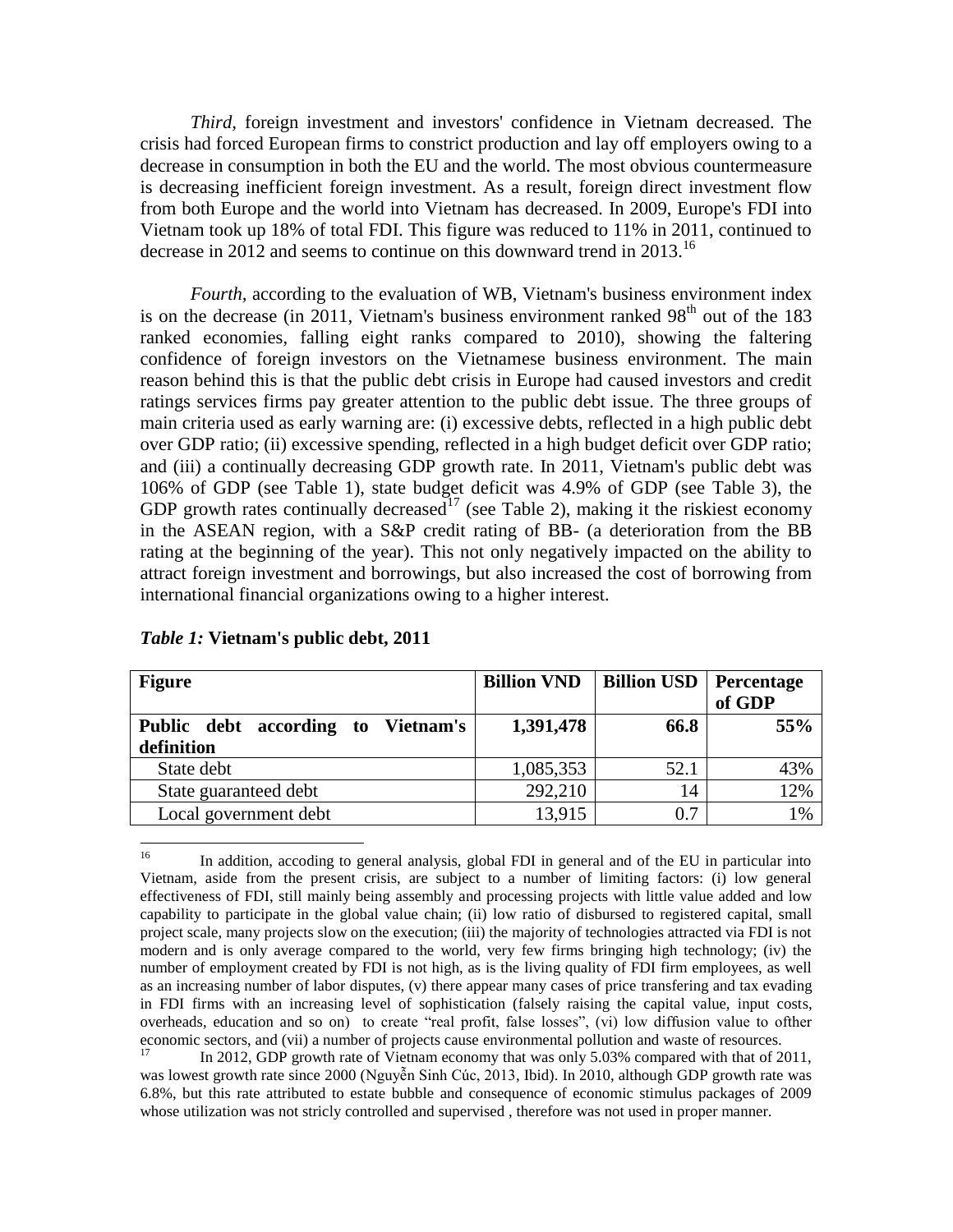| <b>Public</b><br>according<br>debt<br>the<br>to | 2,683,878 | 128.9 | 106% |
|-------------------------------------------------|-----------|-------|------|
| international definition                        |           |       |      |
| Public debt according to the Vietnam            | 1,391,478 | 66.8  | 55%  |
| definition                                      |           |       |      |
| State-owned enterprise debts                    | 1,292,400 | 62.1  | 51%  |

*Source*: Vũ Quang Việt, "Public and banking debts of Vietnam at a glance", *Forum Magazine*, Hanoi, 25/11/2011.

*Fifth,* there was an increase in exchange rate risk. In the short term, the appreciation of the US\$ relative to the  $\epsilon$  will decrease Vietnam's export goods into the Eurozone owing to Vietnam's export goods being valued in USD. In addition, recently the USD is also appreciating relative to the VND (Vietnamese currency) owing to high inflation in Vietnam from 2008 to 2011 (see Table 3), creating a pressure to adjust exchange rate, yet Vietnam has maintained the same rate. This causes a risk of existing two interest rates and the potential risk of smuggled import owing to cheaper import. This will put a greater pressure on Vietnam's national foreign exchange reserve.

# **3. Lessons for Vietnam in public debt crisis prevention**

# **a. Current difficulties of the Vietnamese economy.**

The main reason causing Vietnam's current difficulties began to emerge in 2006 and was rooted before that. To promote high growth, Vietnam had promoted investment very strongly and over an extended period had had an investment-to-GDP ratio, rating second only behind China (see Table 2). The rate of increase in money and credit supply was also among the world's highest and consequently the rate of inflation was record high in the world. This can be clearly seen when comparing Vietnam's exceedingly high investment-to-saving ratio from 2005 to 2011.

|       | <i>Table 2:</i> GDP growth rate and the rate of investment and saving of Vietnam (2000- |  |
|-------|-----------------------------------------------------------------------------------------|--|
| 2011) |                                                                                         |  |

| <b>Figure</b>                | 2000    | 2005 | 2006 | 2007 | 2008 | 2009 | 2010 | 2011 |
|------------------------------|---------|------|------|------|------|------|------|------|
|                              | $-2004$ |      |      |      |      |      |      |      |
| Year                         |         |      |      |      |      |      |      |      |
| Investment/GDP $(\%)$        | 33      | 38   | 41   | 43   | 40   | 38   | 39   | 33   |
| Saving/GDP $(\%)$            |         | 28   | 28   | 26   | 23   | 23   | 23   | 24   |
| Difference between           |         | 10   | 13   |      | 17   | 15   | 16   | 9    |
| investment and saving $(\%)$ |         |      |      |      |      |      |      |      |
| GDP growth rate $(\% )$      |         | 8.4  | 8.2  | 8.5  | 6.3  | 5.5  | 6.8  | 5.9  |

*Source:* Vu Quang Viet, *Crisis and the financial-credit system: Practical analysis in regard to the American and Vietnamese economy*, Washington D.C., February 2013; Nguyen Anh Tuan; *Vietnamese External Economic Syllabus*, National Political Publisher, Hanoi 2005.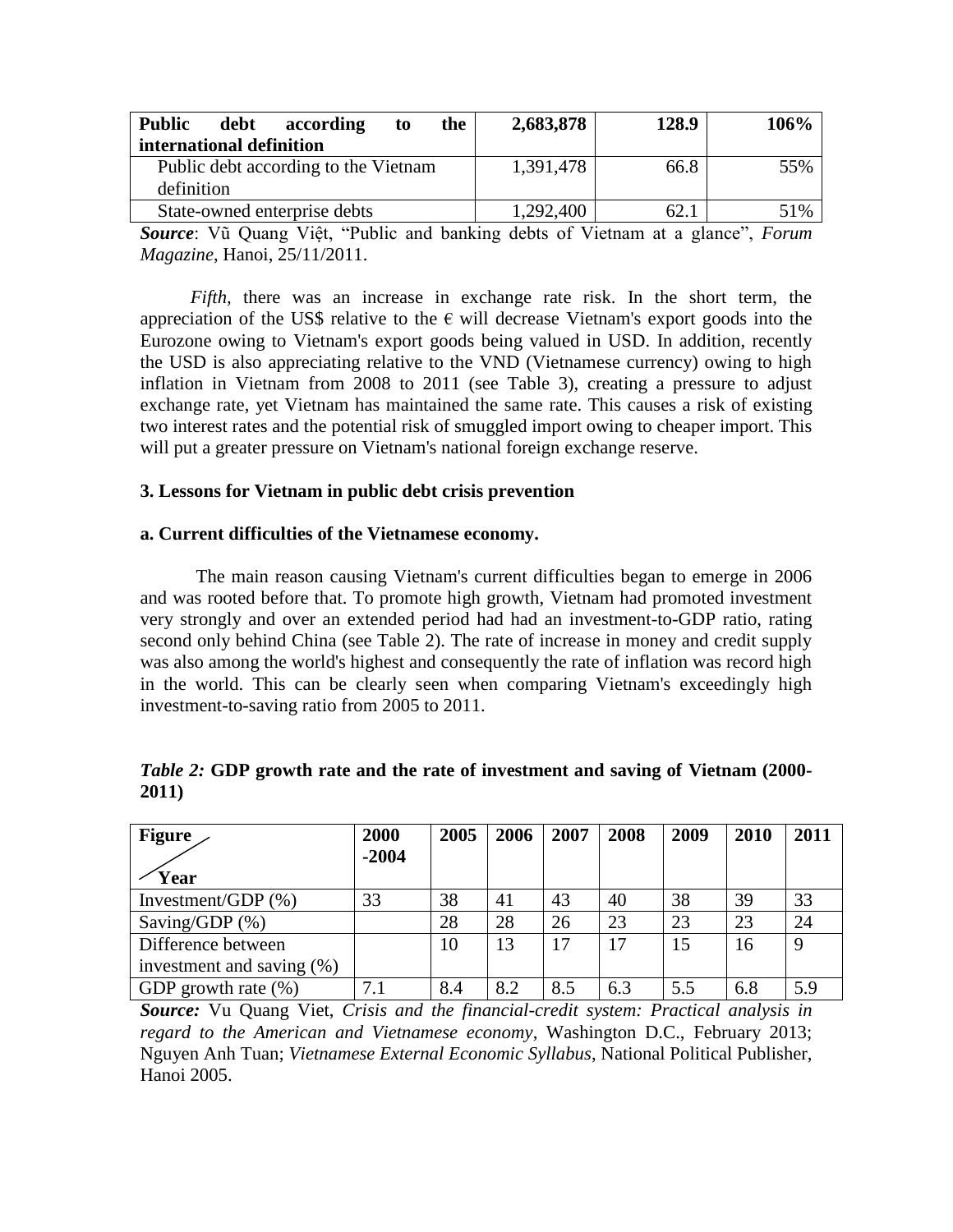The rate of investment was much higher than saving; some years up to 16-17% of GDP (see Table 2). To achieve this there were only two ways: (i) borrowing from foreign sources, or (ii) extensive (excessive) issuing of credit lines, resulting in bad debts and very high inflation as of the last few years (see Table 3). As a result of high inflation while the government did not adjust the exchange rate between the VND and the USD, import was highly stimulated, resulting in an unprecedented trade balance deficit, some years as high as US\$18 billion (See table 3). This excessive investment while efficiency was low resulted in an excessive public debt. As shown in Table 1, Vietnam's public debt could have reached US\$129 billion, equal to 106% of GDP in 2011, in which stateowned enterprises' were US\$62.1 billion (see Table 1).

| <b>Figure</b>                       | 2006   | 2007    | 2008    | 2009    | 2010    | 2011   |
|-------------------------------------|--------|---------|---------|---------|---------|--------|
| Year                                |        |         |         |         |         |        |
| Increase in money supply            | 34.0   | 46.0    | 20.0    | 29.0    | 33.0    | 12.0   |
| (% )                                |        |         |         |         |         |        |
| Increase in credit $(\% )$          | 25.0   | 50.0    | 28.0    | 46.0    | 32.0    | 14.0   |
| Inflation (CPI) $(\% )$             | 7.1    | 8.3     | 23.1    | 5.9     | 10.0    | 18.6   |
| Change in exchange rate             | 0.9    | 0.7     | 1.2     | 4.7     | 9.1     | 10.1   |
| (% )                                |        |         |         |         |         |        |
| Balance of trade (billion           | $-5,1$ | $-14,2$ | $-18,0$ | $-12,9$ | $-12.6$ | $-9,8$ |
| USD)                                |        |         |         |         |         |        |
| State revenue (Trillion             | na     | na      | 357.4   | 390.6   | 456.0   | 590.5  |
| VND)                                |        |         |         |         |         |        |
| State expenditure (Trillion<br>VND) | na     | na      | 398.9   | 441.2   | 581.0   | 725.6  |

*Table 3***: Increase in money supply, credit, CPI, trade balance deficit and state revenue-expenditure of budget in Vietnam (2006-2011)**

*Source***:** ADB, *Annual Report 2011*, Manila 2012; General Office of Statistics of Vietnam, *Annual Report 2012,* Hanoi 2013.

## **b. Lessons and suggestions for public debt crisis prevention in Vietnam**

#### *i. Basic Guidelines*

In order for the Vietnamese economy to avoid negative impacts from the public debt crisis, we need to examine intrinsic factors within the Vietnamese economy as well as the causes of the public debt crisis in the EU and its existing impact on Vietnam as previously analyzed. There are a number of suggestions:

First, in order to manage and prevent public debt crisis, the most pressing requirement is an effective governmental regulatory mechanism in order to control financial activities and the flows of financial sources. This includes transparency of information, the effective maintenance of macro-level supervisory mechanism, while guaranteeing the needs for social welfare and mobilizing and combining resources to develop the country in a sustainable manner.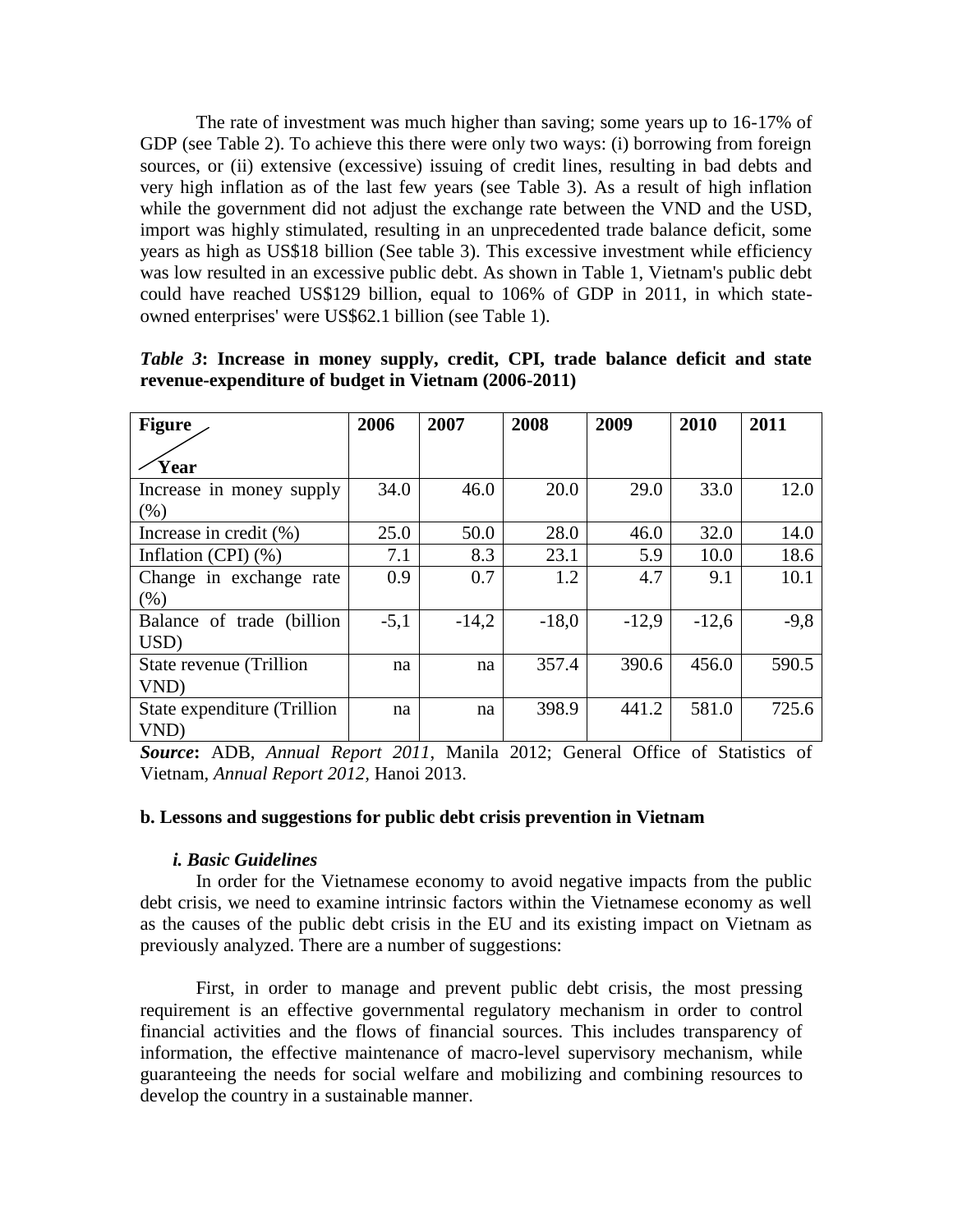Second, it is necessary to properly manage and improve efficiency of state investment. In the long term, state investment needs to be actively reduced while investment from non-budget sources needs to increase relative to total social investment; shift the focus of state investment outside of economic activities so as to concentrate on social and infrastructural investment. In the same time, there is also a need to reform and standardize the state investment process in an appropriate manner so as to serve as a selection and standardization criteria for public projects<sup>18</sup>.

Third, state-owned corporations and enterprises diversifying investment outside of their main business and production must cease. State-owned enterprises should be concentrated on key industries of the national economy, mainly those related to and dealing with socio-economic infrastructure, public services and those pertaining to macroeconomic stability.

Fourth, systemic stability, prevention of side effects and debt "traps" and practical efficiency in both SOE and financial-banking sector restructuring should be ensured. At the same time, proper care should be taken to effectively handle such matters as firm acquisitions and mergers, unemployment insurance and social welfare.

#### *ii. In-depth suggestions and areas for attention*

On the basis of the guidelines above, we can draw a number of in-depth lessons and suggestions for public debt crisis prevention in Vietnam.

*First*, there are a number of issues pertaining to state-owned enterprises (SOEs), as followed: (i) cease excessive investment into SOEs and only maintain a minimal, manageable number of SOEs (between one to two dozen)<sup>19</sup>; (ii) put an end to diversification outside of expertise (especially letting a SOE own a bank, or vice versa)<sup>20</sup>; (iii) every decision to found new SOEs must be carefully discussed and approved by the National Assembly. The government needs to stop spending more than the budget previously approved by the National Assembly (notably, in a number of countries this is considered illegal $)^{21}$ .

<sup>18</sup> In particular, there is a need to distinguish between two classes of goals and criteria for assessing the efficiency of public investment (for- and non-profit investment), alleviate the confusion between tcapital for for profit and for non-profit activities as well as the social responsibility of state-owned enterprises.

<sup>19</sup> This can be achieved by promoting equitization of SOEs, reduce the weight and number of SOEs of which the state owns controlling shares, only maintaining SOEs with 100% state capital in industries and fields that the state needs to maintain a monopoly, or hold a key role in the economy, or that the private sector cannot or is unwilling to take part in. Additionally, this can also be done by promoting a multi-owner corportations where SOEs play a key role that can take on the role as the economy's lead, while operating according to economic laws, on the basis of voluntary agreement and cooperation between independent legal entities.

<sup>&</sup>lt;sup>20</sup> At present, the Credit Law of Vietnam permits this.<br><sup>21</sup> Since 2007 the government of Vietnam has been an

<sup>21</sup> Since 2007 the government of Vietnam has been spending more than the amount approved by the National Assembly on a yearly basis: In 2007, exceeding 31%; 2008 - 29%; 2009 - 46% and 2010 - 11%.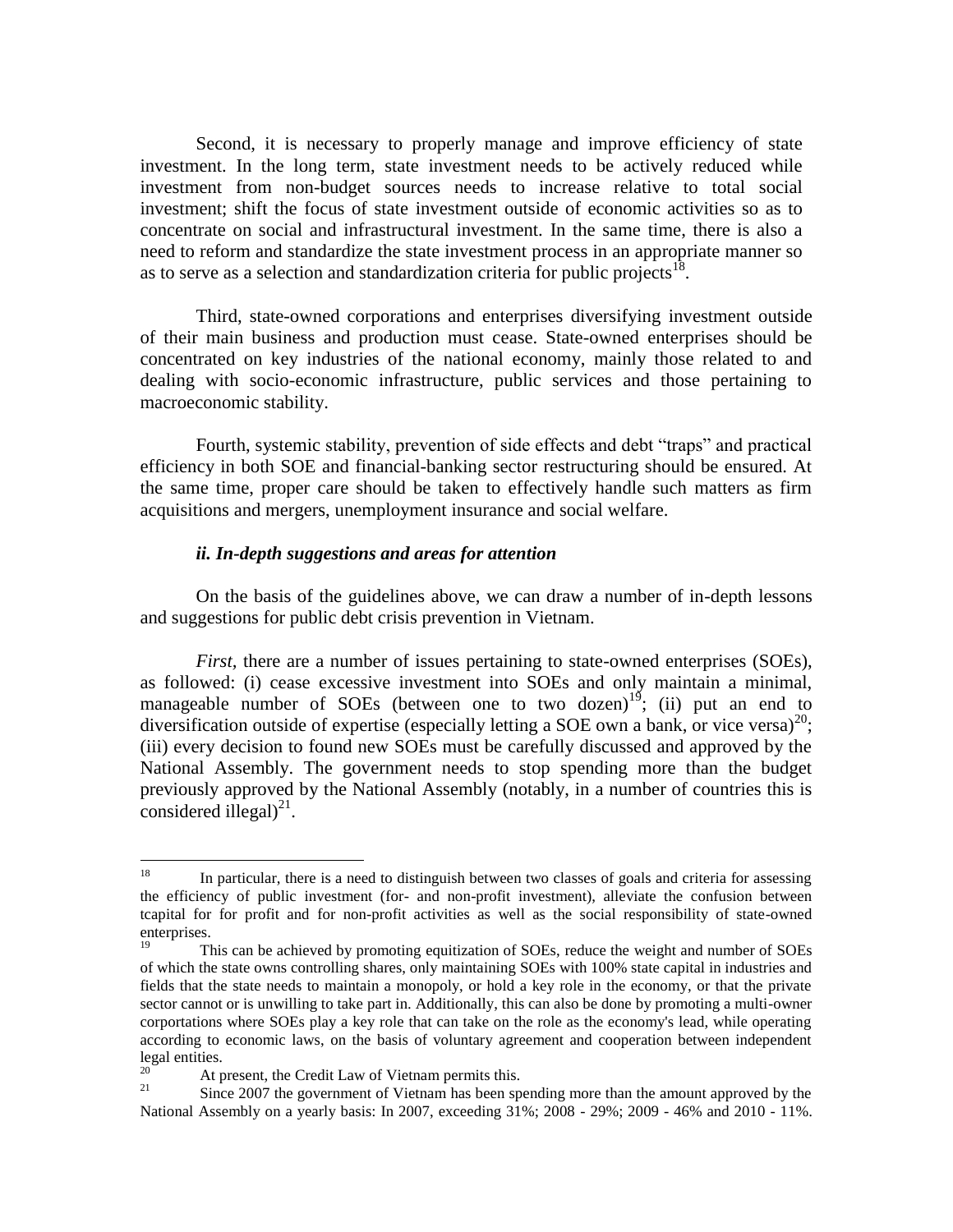*Second,* the government should not continue to have the State Bank issue money for spending and credit distribution, especially for SOEs as a spearhead for development owing to its lack of efficiency and also owing to the very large existing budget deficit (from 5% to 7% of GDP, while in these times a 3% of GDP deficit is already seen as a warning threshold in some countries). Stimulation of demand through budget deficit is only a temporary solution and should only be used when there are no other options when the economy – for any reason – falls into a crisis owing to plummeting demand. It should never be used as a method for stimulating economic growth because it will lead to high inflation and loss of stability, since budget deficit would invariably be remedied by printing money. The reason for Vietnam's current economic situation is the stimulation of demand via credit growth (which increased from 35% to 125% of GDP between 2007 and 2011), but without good control of the utilization of credit flow.

*Third,* it is necessary to raise the ratio of equity (paid-up or owner's capital) in both private firms and SOEs to ensure stable development. Currently, in Vietnam the debt-to-equity ratio is 1.77, much higher than in the United States or Europe (around 0.7). This high ratio of debt can very quickly lead to financial distress and insolvency should the interest rate rise.

*Fourth*, there is a need to focus the power for development investment into seven regions of Vietnam instead of on a provincial basis in order to avoid waste owing to overlapping construction investment, as well as to reduce the influence of the locality on the central organs located in provinces<sup>22</sup>. In addition, management of territory, forests, rivers and seas needs to be stratified between central, regional and local government so as to concentrate power for infrastructural development. Local governments should not be permitted to issue their own bonds to foreign markets. Furthermore, local government bonds should be tightly regulated so as to avoid uncontrollable layering of debts.

*Fifth,* it is worth noting that the excessive expansion of credit in Vietnam (See Table 3) is because the State Bank lacks the independence according to the standard of a market economy and of a central bank. Because of this, it had acted not on the ultimate goal of maintaining market price stability, but according to the government's directive to print money for SOEs to become as spearheads for the economy (that, in reality, was quite inefficient), but consequence of that was the detriment of the economy. The difficulties facing the Vietnamese economy occurred when the government began to execute stimulus packages but did not closely supervise them. Hence most of those funds were not invested on production but on stocks and real estate. When the bubble pops, this caused great difficulties for the financial-banking system with an increasing ratio of bad debts. $23$ 

 $\overline{a}$ 

<sup>(</sup>calculation based on the statistics on budget estimates approved by the National Assembly and the budget liquidation at the end of each year).

In other words, all branches of central organs like the State Bank, the Ministry of Finance, the Ministry of Planning and Investment, the General Office of Statistics and so on would be stationed on a region rather than provincial basis, as they are at the moment.

Until the  $31<sup>st</sup>$  of May 2012, the total outstanding debts of the banking system of Vietnam are around VND2,500 trillion. If we assume 10% of this figure is bad debt, it would have an absolute value of 250 trillion. According to senior banking expert, Mr Nguyen Tri Hieu, bad debts in Vietnam are around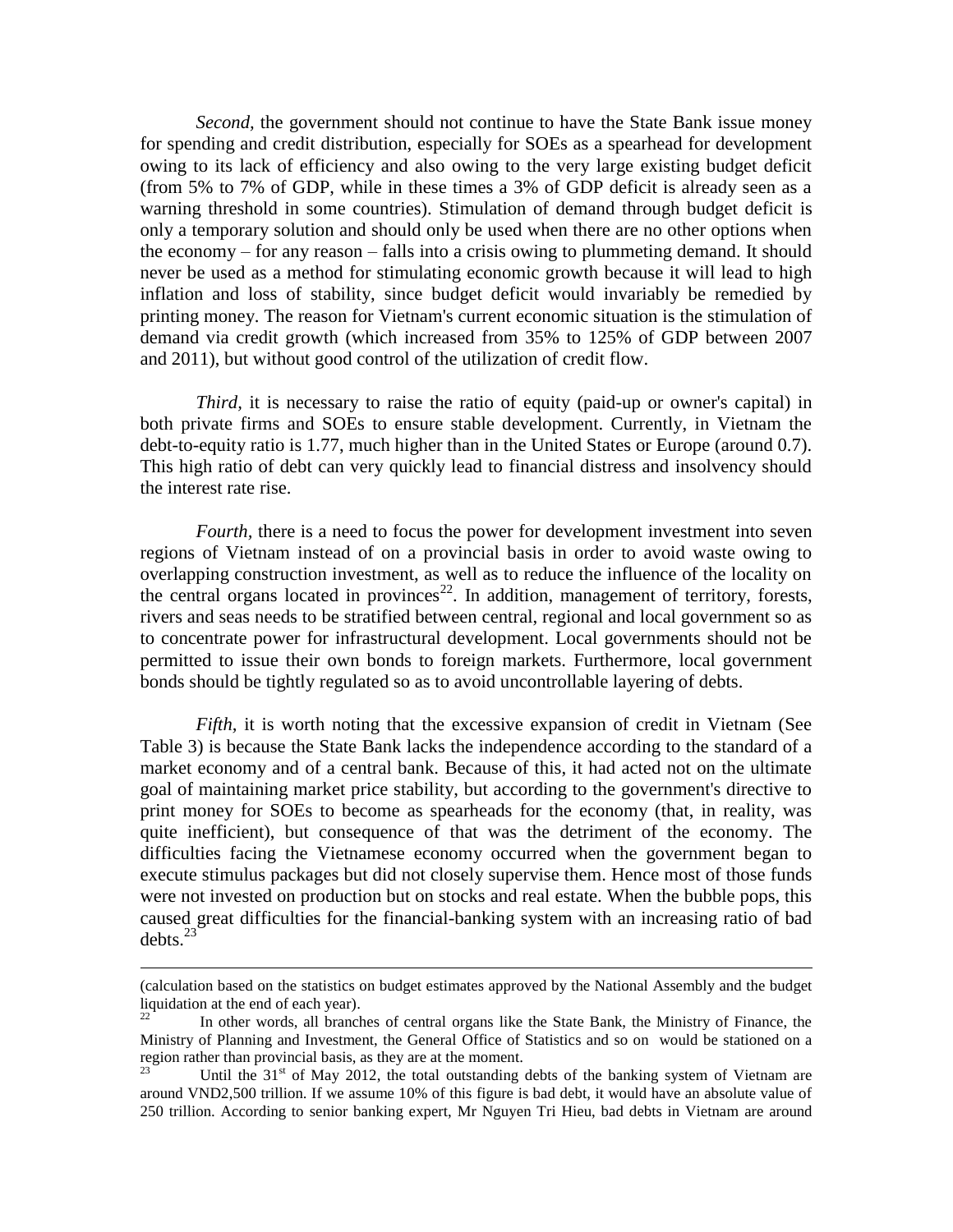*Sixth,* according to the Credit Organizations Law (2010), many banks that had been given permission for establishment but whose sole purpose was to help local governments and clienteles to carry out rent seeking activities because the Law does not distinguish between commercial and investment bank. According to the experience from the EU and the US, commercial banks use deposits from clients to lend, while investment banks mainly implement portfolio investment using their own money, or serve clients to invest in portfolio for the service fees. Hence, in order to avoid risks for the financialbanking system and crisis, there is an urgent need to amend this law to emphasize on the difference between the role and function of these two categories of banks, as well as stopping allowing a bank to own a non-financial enterprises, or conversely, a nonfinancial enterprises founding a bank to serve itself.

*Seventh,* the state bank should establish a standard for minimum capital for each category of banks, as well as set up and announce basic statistics of each bank in particular and the financial-monetary system in general to serve both policy-makers and users of financial services. The Vietnamese financial-banking system has (i) 101 banks and foreign bank branches including (a) 5 national commercial banks, each of which having more than US\$1 billion in chartered capital and total assets of between US\$15 to US\$25 billion, (b) 39 private commercial banks, of which only a few banks are large like Eximbank with chartered capital of US\$630 million, Sacombank - US\$550 million, ACB - US\$470 million<sup>24</sup>; (c) 53 foreign bank branches and banks with 100% foreign capital; (d) 5 foreign joint banks; (ii) 18 financial firms, 12 financial-lease firms and 1,202 public credit funds, (iii) 105 stock companies, 47 investment funds, 43 non-life insurance and 10 life insurance firms<sup>25</sup>. This financial system is a very complicated, overlapping that was not properly supervised and controlled<sup>26</sup>.

### **4. Conclusion**

 $\overline{a}$ 

As the public debt crisis in Europe continues, casting further doubt on the already tumultuous and shaky macroeconomic and financial system worldwide, two questions demand a satisfactory answer. The first, what should be done to save those economies already engulfed in it and bring them back to financial healthiness. The second, what

<sup>15% (</sup>VND370 trillion) of which 50% (VND190 trillion) is irretrievable (according to international precedences), which is very large compared to the banking system's provident fund (VND70 trillion). At the same time, State Bank Governor of Vietnam Nguyen Van Binh insinuated that the rate of bad debt is only 4.47% (around VND117 trillion) and 84% of all debts have collaterals worth 135% total outstanding debts. On the other hand, according to the banking inspectional body, the rate of bad debts is closer to 8.6% of outstanding debts (VND202 trillion).<br>24 Association to the 141 ND CB

According to the 141-ND-CP decree dated the  $22<sup>th</sup>$  November 2006, up to  $31<sup>st</sup>$  December 2010, each private commercial bank has to have a minimum chartered capital of VND3 trillion (more than US\$150 million). However, at that time there were 21 banks with a chatered capital less than VND2 trillion, 9 banks having a chartered capital between VND2 to VND3 trillion, and only 9 banks with a chartered capital of above VND3 trillion. At the meantime, the average global commercial bank has a typical chartered capital of US\$1 to US\$2 billion.

<sup>25</sup> Vũ Quang Việt, *Crisis and the financial-credit system: Practical analysis in regard to the American and Vietnamese economy*, Washington D.C., February 2013 .

<sup>26</sup> *Labor* (*Người lao động*), Market-dominating financial group, 23/1/2013, [\(http://nld.com.vn/20130123104917462p0c1002/tap](http://nld.com.vn/20130123104917462p0c1002/tap) doan tai chinh lung doan thi truong.htm)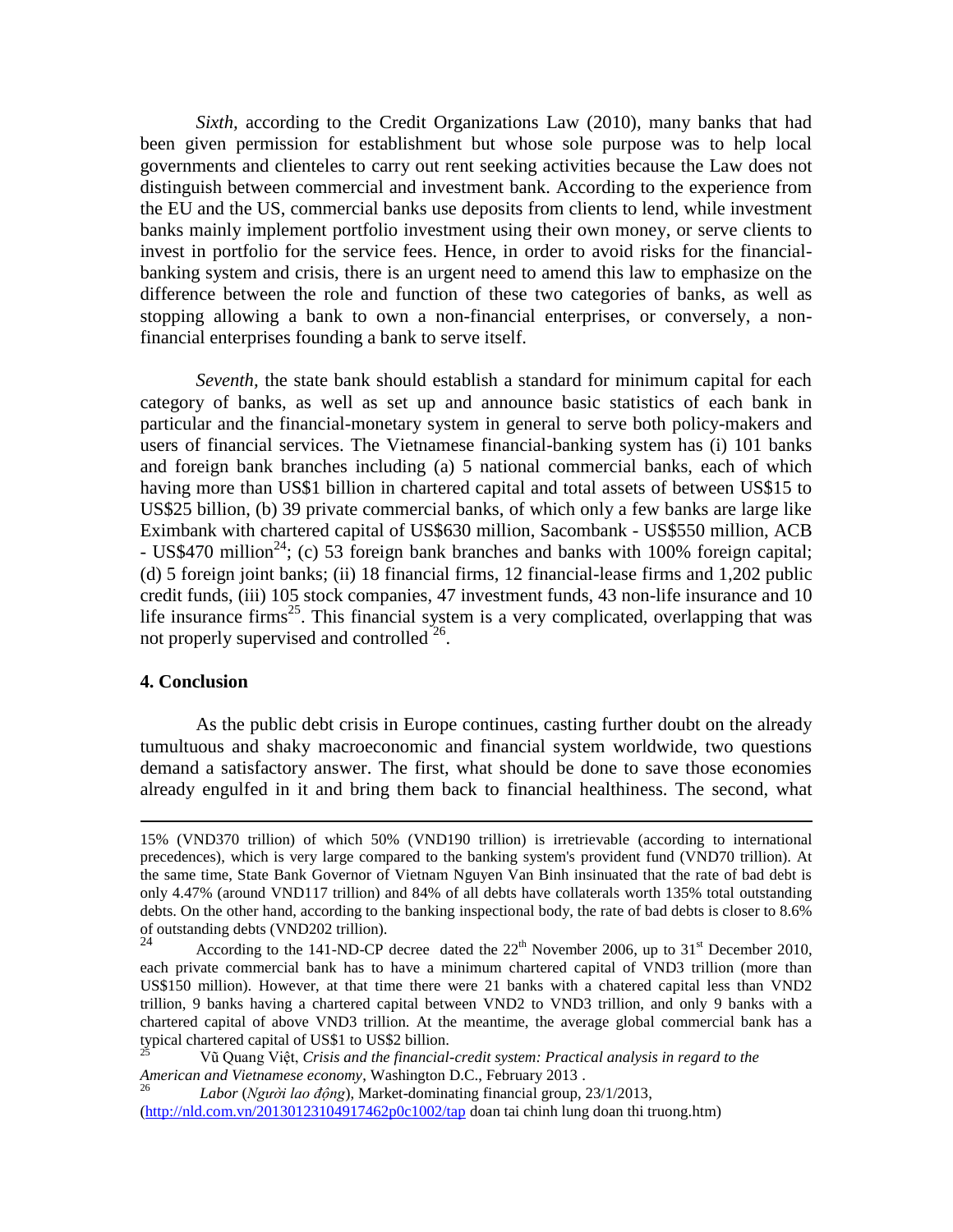should be done for economies not yet in the crisis to avoid its ripple effect, or worse, being involved in its own crisis. This paper seeks to find an appropriate answer for the second question in a manner that is relevant to the Vietnamese economy.

As has been discussed, the macro-economy of Vietnam is currently displaying a number of worrying issues and symptoms. The crisis has struck in the wake of Vietnam's rapidly changing economy and exposed a number of key weaknesses in the country's macro-economy such as inflation, state budget deficit and the inefficient use of SOEs as spearhead for the economy, to name a few. This article has named a number of suggestions to restructure the economy so as to alleviate these deficiencies at the root, while avoiding a potential public debt crisis.

While a number of issues underlying the European crisis – one may even say key issues – are inapplicable to Vietnam, namely the dependence on a shared currency and fiscal policies and the political costs thereof, the situation in Europe has proven that weaknesses in government budget, in the banking system and low growth are inseparable and one cannot be examined or solved without the other. Considering the present state of the Vietnamese banking and financial sector and its many issues, how these three problems interact and how to tackle them is an important area that policymakers and future researches should pay attention to.

### **References:**

1. Bajrektarevic A., (2013)*, Future of Europe (Of Lisbon and Generational Interval)*, Crans Montana Forum, 2013, Geneva, Switzerland.

2. Bajrektarevic, A., (2004), *Europe beyond 2020: Three-dimensional Challenge*, 13<sup>th</sup> OSCE Economic Forum, Trieste Italy, November 2004.

3. Bastasin, C (2012), *Saving Europe: How National Politics Nearly Destroyed the Euro*, Brookings Institution Press.

4. Guillen, A (2012), *Europe: The Crisis Within a Crisis*, International Journal of Political Economy, Vol. 41, No. 3 (Fall 2012), pp 41-68Jolly, D. (2011), *European Agency Sells Billion in Bonds to Rescues Ireland*, The New York Times, January 5, 2011 in [http://nytimes.com](http://nytimes.com/)

5. Lane, P. (2012), *The European Sovereign Debt Crisis*, The Journal of Economic Perspectives*,* Vol. 26, No. 3 (Summer 2012), pp. 49-67

6. Minsky, H. (1986), *Stabilizing an Unstable Economy,* Yale University Press, Yale.